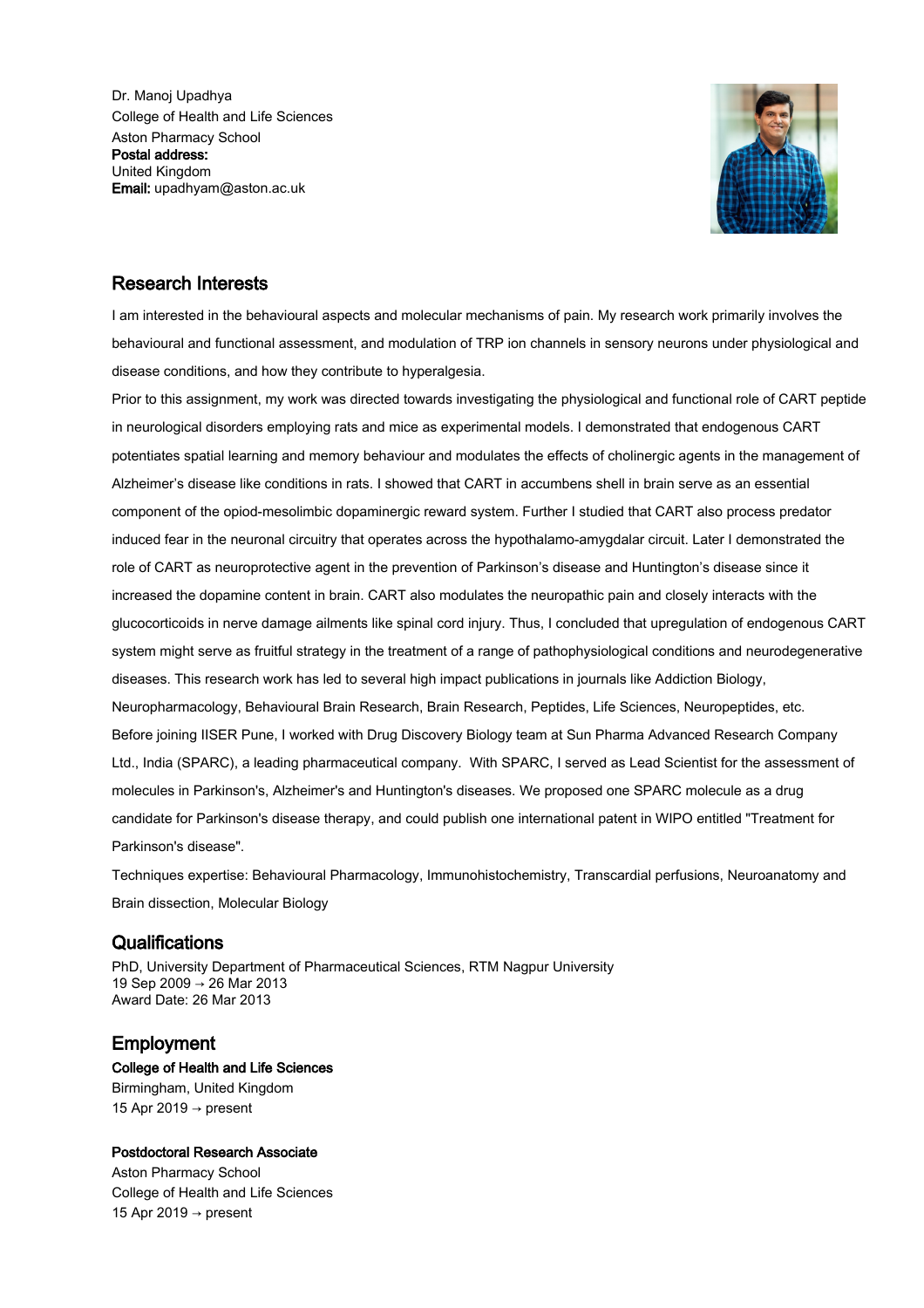# Research outputs

# Encephalitis patient-derived monoclonal GABAA receptor antibodies cause epileptic seizures

Kreye, J., Wright, S. K., van Casteren, A., Stöffler, L., Machule, M-L., Reincke, S. M., Nikolaus, M., van Hoof, S., Sanchez-Sendin, E., Homeyer, M. A., Cordero Gómez, C., Kornau, H-C., Schmitz, D., Kaindl, A. M., Boehm-Sturm, P., Mueller, S., Wilson, M. A., Upadhya, M. A., Dhangar, D. R., Greenhill, S. & 9 others, Woodhall, G., Turko, P., Vida, I., Garner, C. C., Wickel, J., Geis, C., Fukata, Y., Fukata, M. & Prüss, H., 21 Sep 2021, (E-pub ahead of print) In: Journal of Experimental Medicine . 218, 11, e20210012.

## Multimodal electrophysiological analyses reveal that reduced synaptic excitatory neurotransmission underlies seizures in a model of NMDAR antibody-mediated encephalitis

Wright, S. K., Rosch, R. E., Wilson, M. A., Upadhya, M. A., Dhangar, D. R., Clarke-Bland, C., Wahid, T. T., Barman, S., Goebels, N., Kreye, J., Prüss, H., Jacobson, L., Bassett, D. S., Vincent, A., Greenhill, S. D. & Woodhall, G. L., 20 Sep 2021, In: Communications Biology. 4, 1, 1106.

### Transient systemic inflammation in adult male mice results in underweight progeny

Rokade, S., Upadhya, M., Bhat, D. S., Subhedar, N., Yajnik, C. S., Ghose, A., Rath, S. & Bal, V., Jul 2021, In: American Journal of Reproductive Immunology. 86, 1, e13401.

#### In vitro characterisation and neurosteroid treatment of an N-Methyl-D-Aspartate receptor antibody-mediated seizure model

Wright, S. K., Rosch, R. E., Wilson, M. A., Upadhya, M. A., Dhangar, D. R., Clarke-Bland, C., Wahid, T. T., Barman, S., Goebels, N., Kreye, J., Prüss, H., Jacobson, L., Bassett, D. S., Vincent, A., Greenhill, S. D. & Woodhall, G. L., 22 Dec 2020.

# Nicotine-induced Brain Stimulation Reward is Modulated by Melanocortin-4 Receptors in Ovariectomized Rats

Upadhya, M. A., Upadhya, H. M., Borkar, C. D., Choudhary, A. G., Singh, U., Chavan, P., Sakharkar, A., Singru, P., Subhedar, N. K. & Kokare, D. M., 1 Apr 2020, In: Neuroscience. 431, p. 205-221 17 p.

## Transient Receptor Potential Vanilloid 3 (TRPV3) in the Cerebellum of Rat and Its Role in Motor Coordination

Singh, U., Upadhya, M., Basu, S., Singh, O., Kumar, S., Kokare, D. M. & Singru, P. S., 1 Jan 2020, In: Neuroscience. 424 , p. 121-132 12 p.

# TREATMENT FOR PARKINSON'S DISEASE

DAMLE, NITIN. KRISHNAJI., MANDHANE, SANJAY. NANDLALJI., Upadhya, M., MEHETRE, SAMEER. VISHWANATH., CHIDREWAR, GAJANAN. UTTAMRAO., SENGUPTA, PRABAL. & CHITTURI, TRINADHA. RAO., 10 Apr 2019, Patent No. EP3463351, Priority No. IN201621019087 20160602 ; IN201621019185 20160602 ; WO2017IN50224 20170602

#### Neuroprotective effect of agmatine in mouse spinal cord injury model: Modulation by imidazoline receptors

DIxit, M., Upadhya, M., Taksande, B., Raut, P., Umekar, M. & Kotagale, N., 1 Jul 2018, In: Journal of Natural Science, Biology and Medicine. 9, 2, p. 115-120 6 p.

# TREATMENT FOR PARKINSON'S DISEASE

DAMLE, NITIN. KRISHNAJI., MANDHANE, SANJAY. NANDLALJI., Upadhya, M., MEHETRE, SAMEER. VISHWANATH., CHIDREWAR, GAJANAN. UTTAMRAO., SENGUPTA, PRABAL. & CHITTURI, TRINADHA. RAO., 7 Dec 2017, IPC No. A61K 31/44, A61K 31/47, A61P 25/16, Patent No. WO2017208267, 2 Jun 2017, Priority date 2 Jun 2016, Priority No. 201621019087; 201621019185

# Neuropeptide Y system in accumbens shell mediates ethanol self-administration in posterior ventral tegmental area: AcbSh NPY in ethanol reward

Borkar, C. D., Upadhya, M., Shelkar, G. P., Subhedar, N. K. & Kokare, D. M., Jul 2016, In: Addiction Biology. 21, 4, p. 766-775

# CART modulates the effects of levodopa in rat model of Parkinson's disease

Upadhya, M., Shelkar, G. P., Subhedar, N. K. & Kokare, D. M., 15 Mar 2016, In: Behavioural Brain Research. 301, p. 262- 272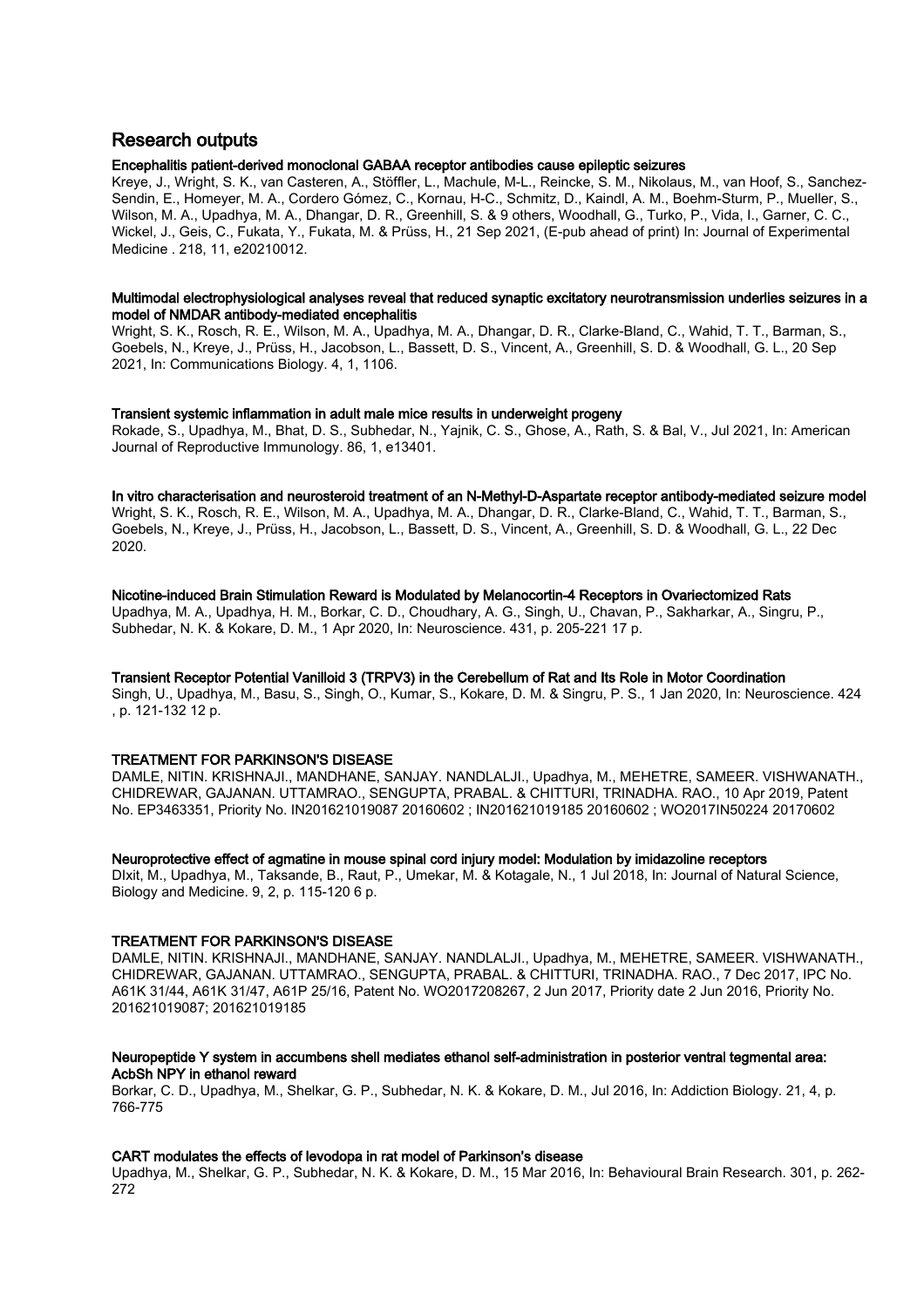## Involvement of hypothalamic neuropeptide Y in pentazocine induced suppression of food intake in rats

Kotagale, N. R., Upadhya, M., Hadole, P. N., Kokare, D. M. & Taksande, B. G., 1 Jun 2014, In: Neuropeptides. 48, 3, p. 133-141

#### CART in the brain of vertebrates: Circuits, functions and evolution

Subhedar, N. K., Nakhate, K. T., Upadhya, M. A. & Kokare, D. M., 1 Apr 2014, In: Peptides. 54, p. 108-130

#### A simple and economical method of electrode fabrication for brain self-stimulation in rats

Desai, S. J., Bharne, A. P., Upadhya, M. A., Somalwar, A. R., Subhedar, N. K. & Kokare, D. M., 1 Mar 2014, In: Journal of Pharmacological and Toxicological Methods. 69, 2, p. 141-149

#### NPY mediates reward activity of morphine, via NPY Y1 receptors, in the nucleus accumbens shell

Desai, S. J., Upadhya, M. A., Subhedar, N. K. & Kokare, D. M., 15 Jun 2013, In: Behavioural Brain Research. 247, p. 79- 91

Cocaine- and amphetamine-regulated transcript peptide (CART) in the central nucleus of amygdala potentiates behavioral and hormonal responses of the rat exposed to its predator

Upadhya, M. A., Kokare, D. M. & Subhedar, N. K., 15 Apr 2013, In: Behavioural Brain Research. 243, p. 129-137

### Neuroprotective effect of cocaine- and amphetamine-regulated transcript peptide in spinal cord injury in mice

Bharne, A. P., Upadhya, M. A., Shelkar, G. P., Singru, P. S., Subhedar, N. K. & Kokare, D. M., 1 Apr 2013, In: Neuropharmacology. 67, p. 126-135

# CART peptide in the nucleus accumbens shell acts downstream to dopamine and mediates the reward and reinforcement actions of morphine

Upadhya, M. A., Nakhate, K. T., Kokare, D. M., Singh, U., Singru, P. S. & Subhedar, N. K., 1 Mar 2012, In: Neuropharmacology. 62, 4, p. 1823-1833

## Nicotine evoked improvement in learning and memory is mediated through NPY Y1 receptors in rat model of Alzheimer's disease

Rangani, R. J., Upadhya, M. A., Nakhate, K. T., Kokare, D. M. & Subhedar, N. K., 1 Feb 2012, In: Peptides. 33, 2, p. 317- 328

#### Cocaine- and amphetamine-regulated transcript peptide increases spatial learning and memory in rats

Upadhya, M. A., Nakhate, K. T., Kokare, D. M., Singru, P. S. & Subhedar, N. K., 14 Feb 2011, In: Life Sciences. 88, 7-8, p. 322-334

## Effect of alpha-melanocyte stimulating hormone on locomotor recovery following spinal cord injury in mice: Role of serotonergic system

Bharne, A. P., Upadhya, M. A., Kokare, D. M. & Subhedar, N. K., 1 Feb 2011, In: Neuropeptides. 45, 1, p. 25-31

## Evidence for the participation of cocaine- and amphetamine-regulated transcript peptide (CART) in the fluoxetine-induced anti-hyperalgesia in neuropathic rats

Upadhya, M. A., Dandekar, M. P., Kokare, D. M., Singru, P. S. & Subhedar, N. K., 1 Feb 2011, In: Peptides. 32, 2, p. 317- 326

#### Neuropeptide Y Y1 receptors in the central nucleus of amygdala mediate the anxiolytic-like effect of allopregnanolone in mice: Behavioral and immunocytochemical evidences Deo, G. S., Dandekar, M. P., Upadhya, M. A., Kokare, D. M. & Subhedar, N. K., 8 Mar 2010, In: Brain Research. 1318, p.

77-86

# Involvement of neuropeptide Y in the acute, chronic and withdrawal responses of morphine in nociception in neuropathic rats: Behavioral and neuroanatomical correlates

Upadhya, M. A., Dandekar, M. P., Kokare, D. M., Singru, P. S. & Subhedar, N. K., 1 Aug 2009, In: Neuropeptides. 43, 4, p. 303-314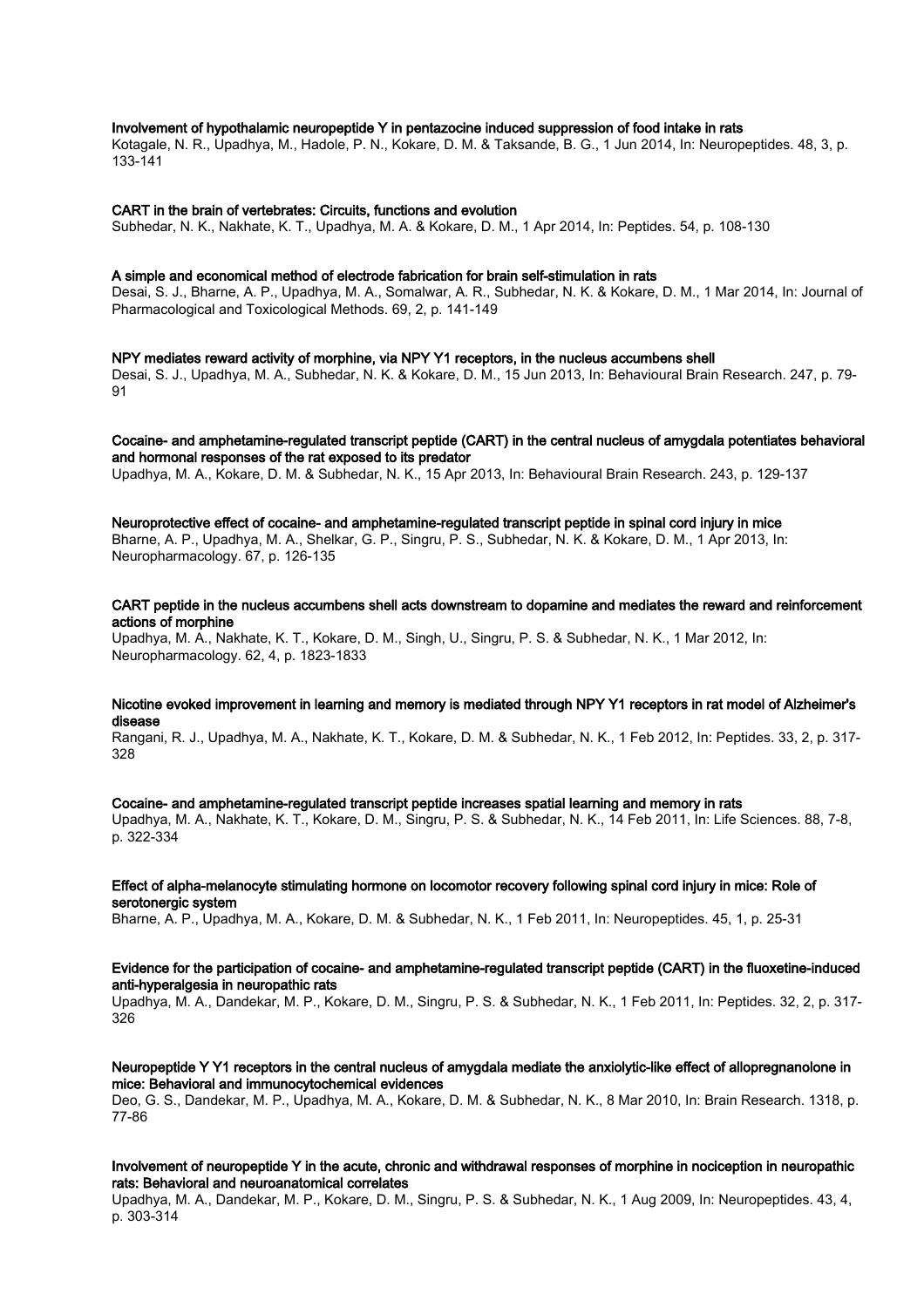Neuropeptide Y modulates the antidepressant activity of imipramine in olfactory bulbectomized rats: Involvement of NPY Y1 receptors

Goyal, S. N., Upadhya, M. A., Kokare, D. M., Bhisikar, S. M. & Subhedar, N. K., 17 Apr 2009, In: Brain Research. 1266, p. 45-53

## Central administration of selective melanocortin 4 receptor antagonist HS014 prevents morphine tolerance and withdrawal hyperalgesia.

Upadhya, M., 21 Nov 2007, In: Brain Research. 1181, p. 10-20

# Activities

Neuropathic Pain and Experimental Spinal Cord Injury in Rodents Manoj Upadhya (Speaker) 31 Jul 2020

Speaker and Resource Person at the Pre-conference Workshop of 48th Annual conference of Indian Pharmacological Society (IPSCON-2015) and International conference on Cutting-Edge Pharmacology: Contemporary Issues and Future Challenges, on "Surgical and Behavioral Techniques in Neuropharmacology" Manoj Upadhya (Speaker) 17 Dec 2015

# Resource Person and Speaker

Manoj Upadhya (Speaker) 5 Jan 2013 → 7 Jan 2013

# Resource Person and Speaker

Manoj Upadhya (Speaker) 27 Feb 2010 → 28 Feb 2010

# Teaching Assistant

Manoj Upadhya (Speaker) 27 Jan 2008 → 13 Feb 2008

# Prizes

# All India Rank 371 out of 11698 in GATE-2005

Upadhya, Manoj (Recipient), 15 Mar 2005

Best Paper Award in Pharmacology and Toxicology

Upadhya, Manoj (Recipient), 3 Dec 2006

# Best Poster Award

Upadhya, Manoj (Recipient), 14 Dec 2008

Best Poster Award Upadhya, Manoj (Recipient), 18 Dec 2013

Best Publication in Peer-Reviewed Journal Category Upadhya, Manoj (Recipient), 23 Oct 2016

# Executive Master of Business Administration (EMBA)

Upadhya, Manoj (Recipient), 10 Aug 2015